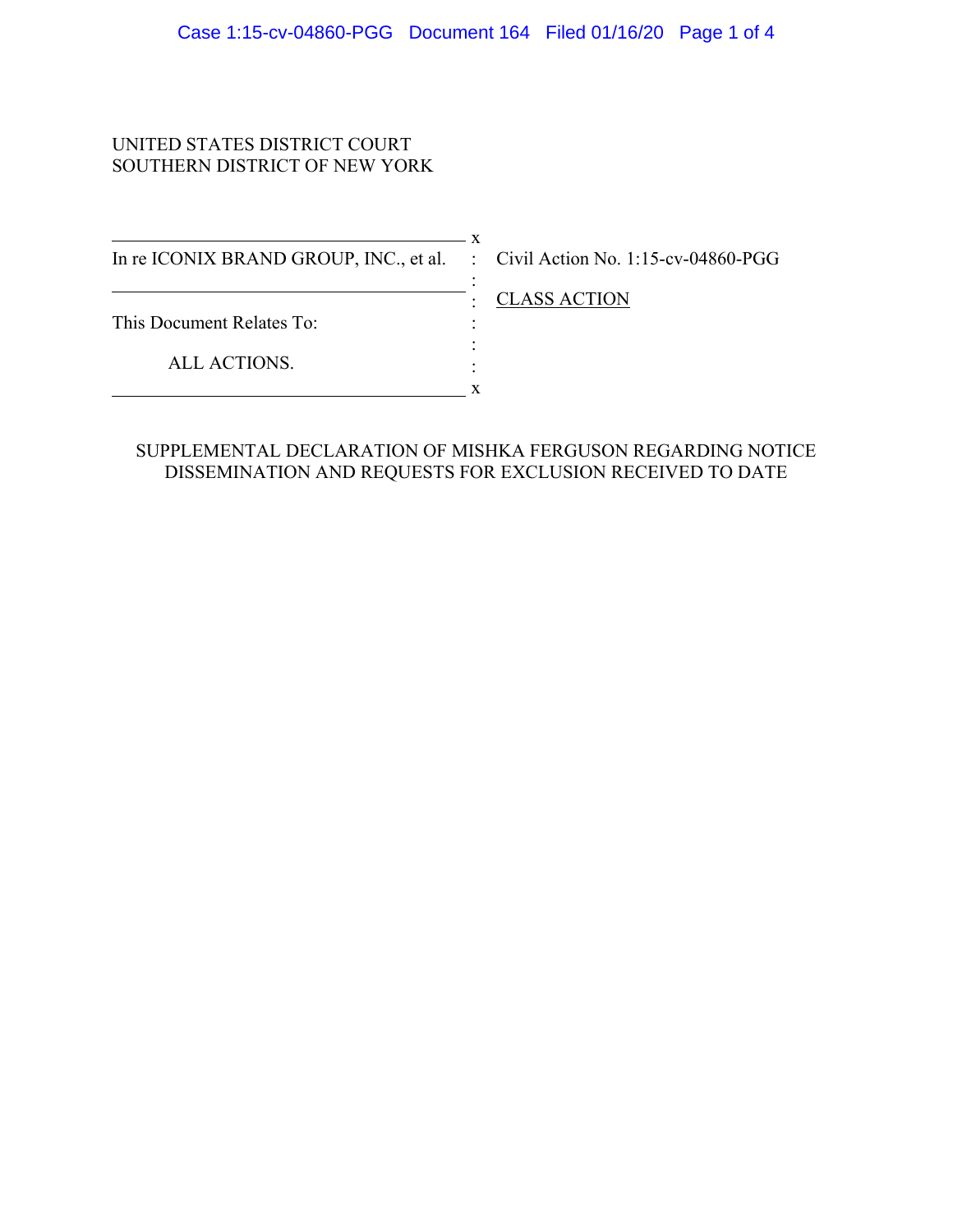### Case 1:15-cv-04860-PGG Document 164 Filed 01/16/20 Page 2 of 4

I, MISHKA FERGUSON, declare:

 $\overline{a}$ 

1. I am employed as a Vice President of Securities by Gilardi & Co. LLC ("Gilardi"), located at 3301 Kerner Blvd., San Rafael, California. Pursuant to this Court's September 23, 2019 Order Preliminarily Approving Settlement and Providing for Notice ("Preliminary Approval Order"), Gilardi was appointed to supervise and administer the notice procedure as well as the processing of claims in connection with the proposed Settlement of the above-captioned litigation (the "Litigation"). $<sup>1</sup>$ </sup>

2. I submit this declaration as a supplement to my earlier declaration, the Declaration of Mishka Ferguson Regarding Notice Dissemination, Publication, and Requests for Exclusion Received to Date, dated December 17, 2019 (the "Mailing Declaration") (ECF No. 157-2). The following statements are based on my personal knowledge and information provided to me by other Gilardi employees and, if called to testify I could and would do so competently.

### **UPDATE ON THE DISSEMINATION OF THE CLAIM PACKAGE**

3. As more fully detailed in the Mailing Declaration, as of December 17, 2019, Gilardi had mailed 68,295 copies of the Notice of Pendency and Proposed Settlement of Class Action (the "Notice") and the Proof of Claim and Release (the "Proof of Claim") (collectively, the "Claim Package") to potential Class Members and their nominees. *See* Mailing Declaration, ¶10.

4. Since December 17, 2019, Gilardi has mailed an additional 1,839 copies of the Claim Package in response to additional requests from potential Class Members, brokers, and nominees. Therefore, as of January 13, 2020, Gilardi has mailed a total of 70,134 Claim Packages to potential Class Members and nominees.

<sup>&</sup>lt;sup>1</sup> Unless otherwise defined herein, all capitalized terms shall have the same meanings as set forth in the Stipulation of Settlement and Release dated September 16, 2019 (the "Stipulation") (ECF No. 147).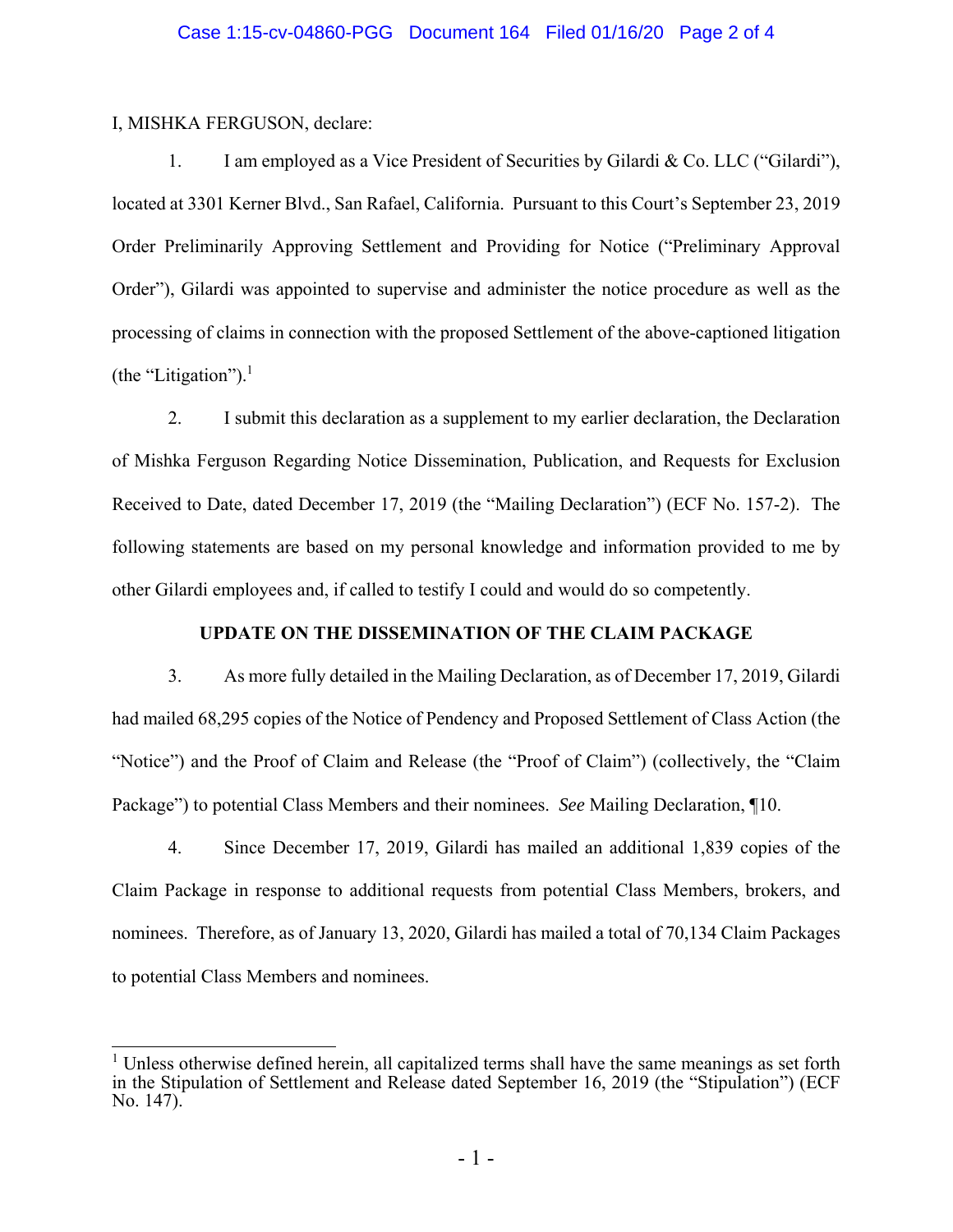### **REQUESTS FOR EXCLUSION RECEIVED TO DATE**

5. Pursuant to the Preliminary Approval Order, the Notice informed potential Class Members that written requests for exclusion from the Class were to be mailed to Gilardi, such that they were postmarked no later than December 30, 2019.

6. To date, Gilardi has received three requests for exclusion from the Class, redacted copies of which are attached hereto as Exhibit A.

I declare under penalty of perjury that the foregoing is true and correct. Executed this 13th day of January, 2020, at San Rafael, California.

Wish Com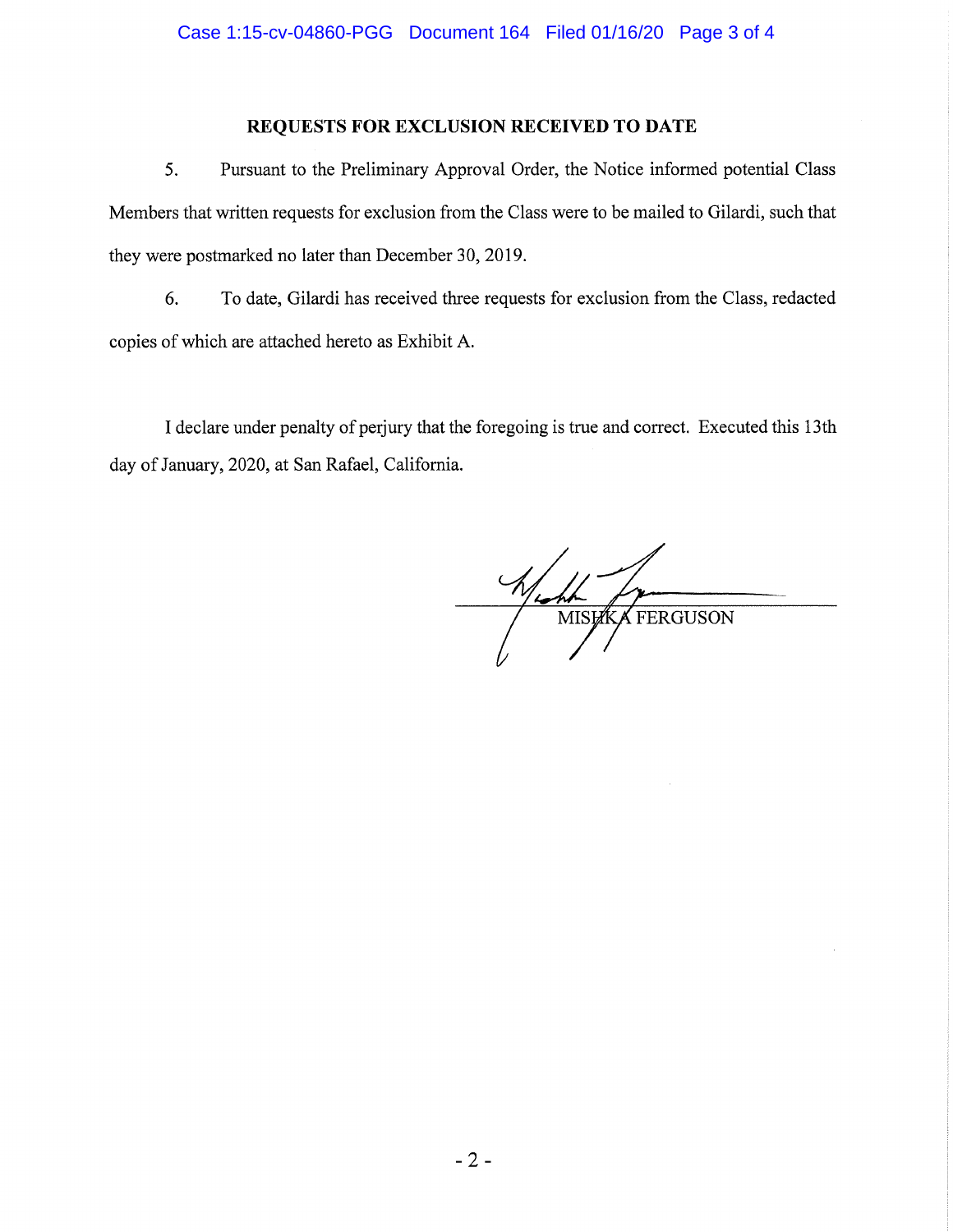### **CERTIFICATE OF SERVICE**

I, Robert M. Rothman, hereby certify that on January 16, 2020, I authorized a true and correct copy of the foregoing document to be electronically filed with the Clerk of the Court using the CM/ECF system, which will send notification of such public filing to all counsel registered to receive such notice. I further certify under penalty of perjury under the laws of the United States of America that the foregoing is true and correct. Executed on January 16, 2020, at Melville, New York.

> */s/* Robert M. Rothman ROBERT M. ROTHMAN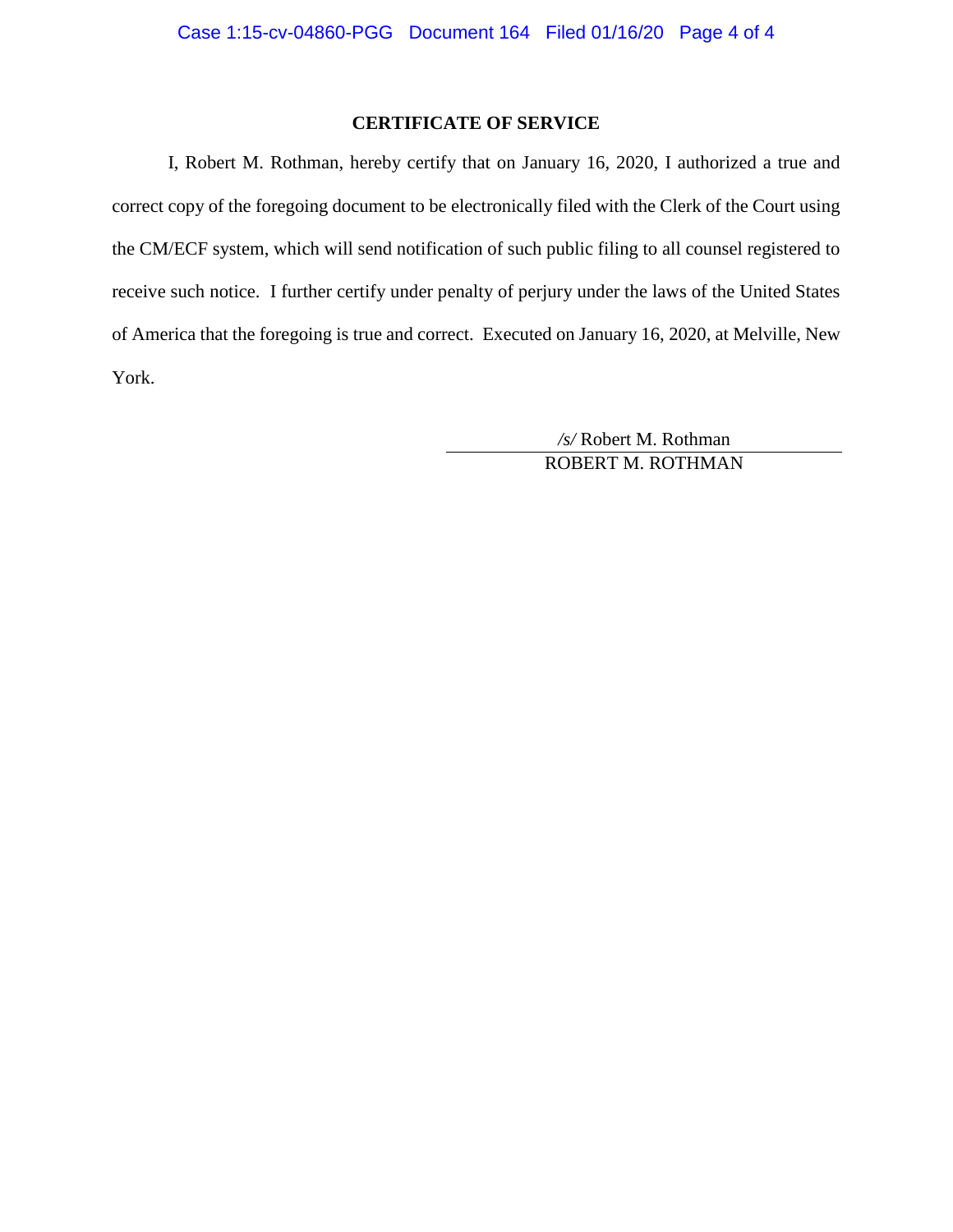Case 1:15-cv-04860-PGG Document 164-1 Filed 01/16/20 Page 1 of 10

### **Exhibit A**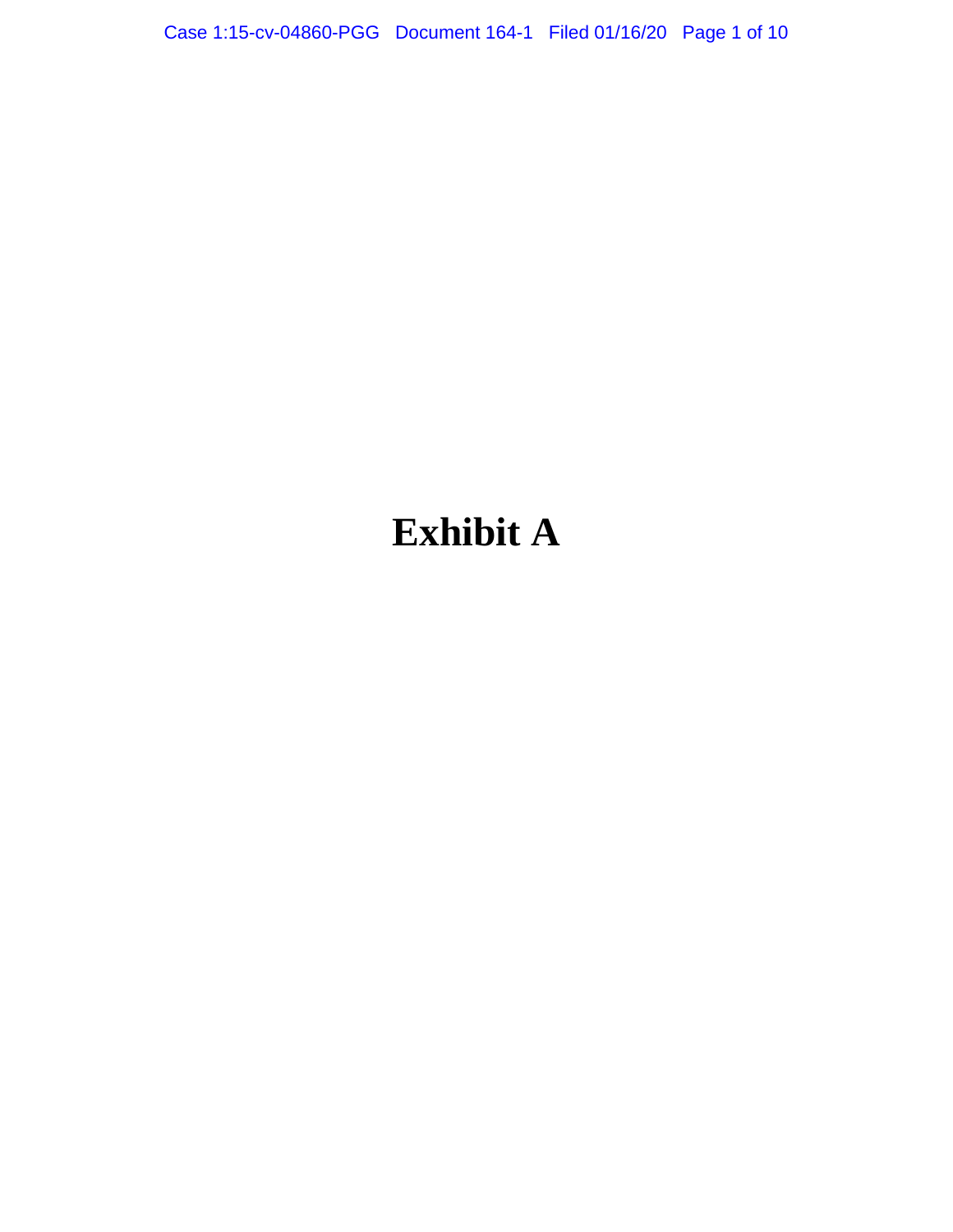

## **Exclusion Cover Page**

Case Name: Iconix Brand Group, Inc. Securities

Case Code: ICX

Exclusion Deadline: December 30, 2019 (Postmarked)

Name of Person Filing Exclusion: William Roskuszka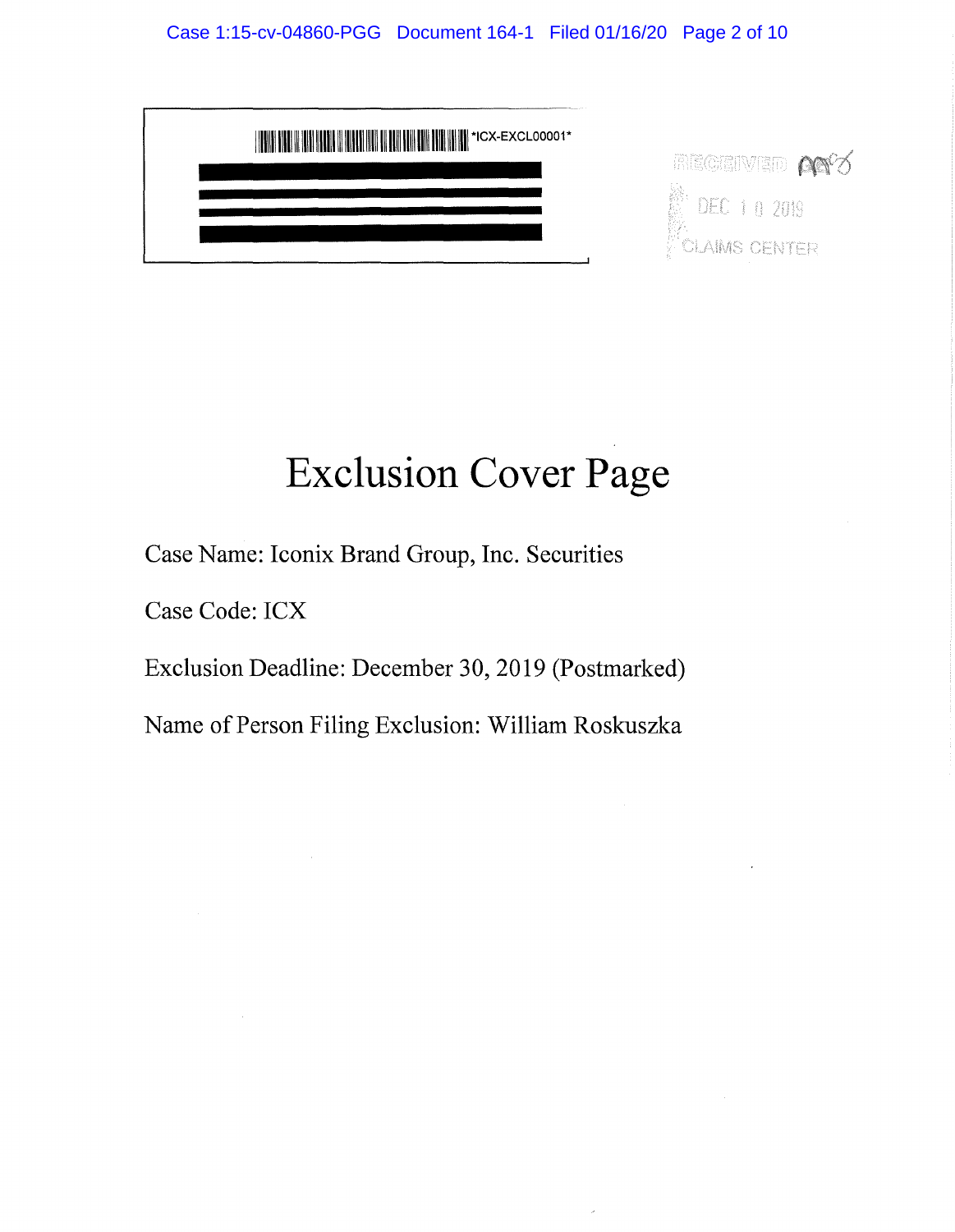$12 - 3 - 19$ 

To whom it may concern,

che Class in the following Literation:<br>the Class in the following Literation:<br>the Iconix Brand Group, duc, et al., no. 1:15 - cv - 04860 - PGG.

William Roskuszka

500 shares purchased 7-21-15 for \$11,638.90

Thank you William Roskuszka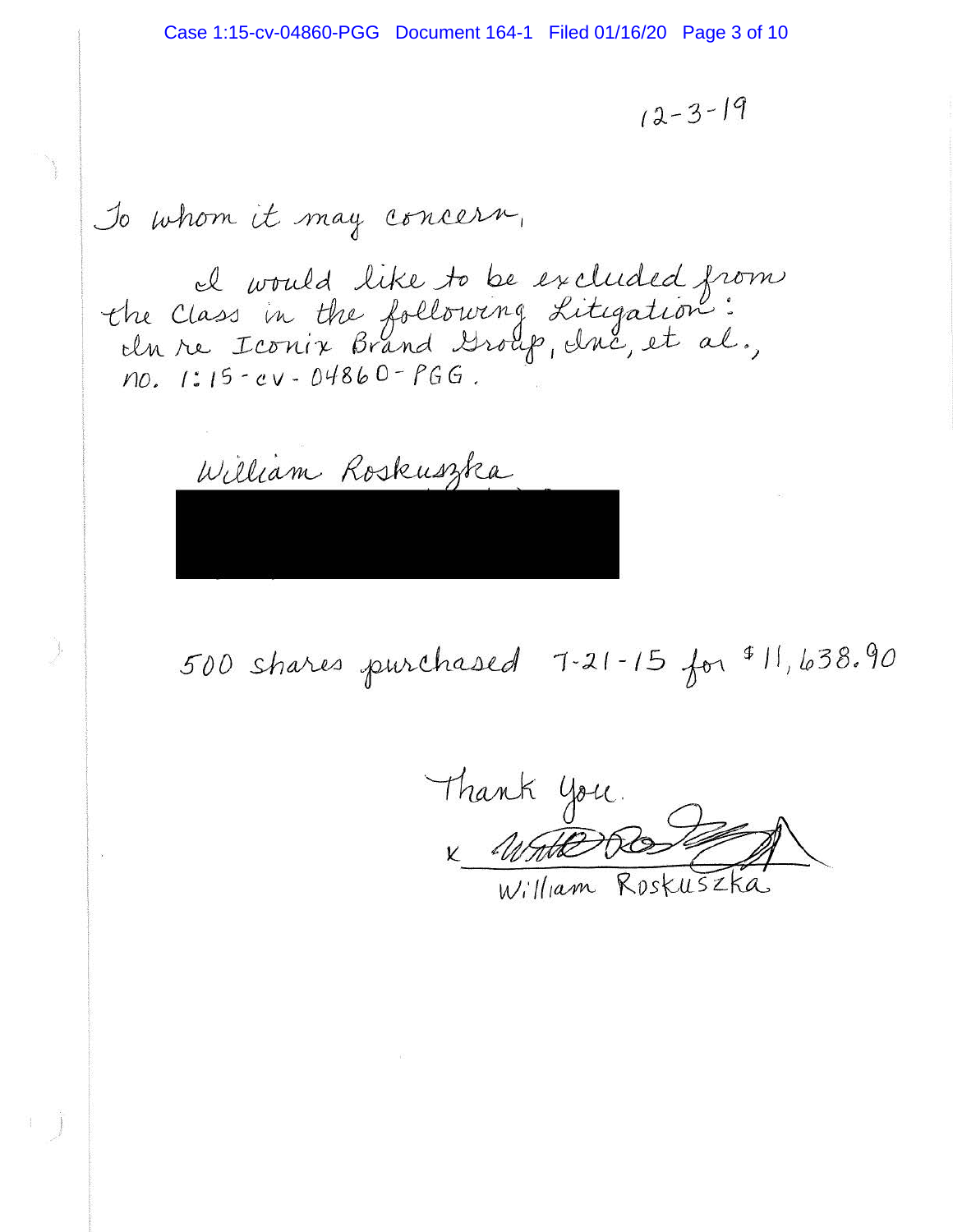



|||որհինգվ||ինգհիրիներ||գրական ինգում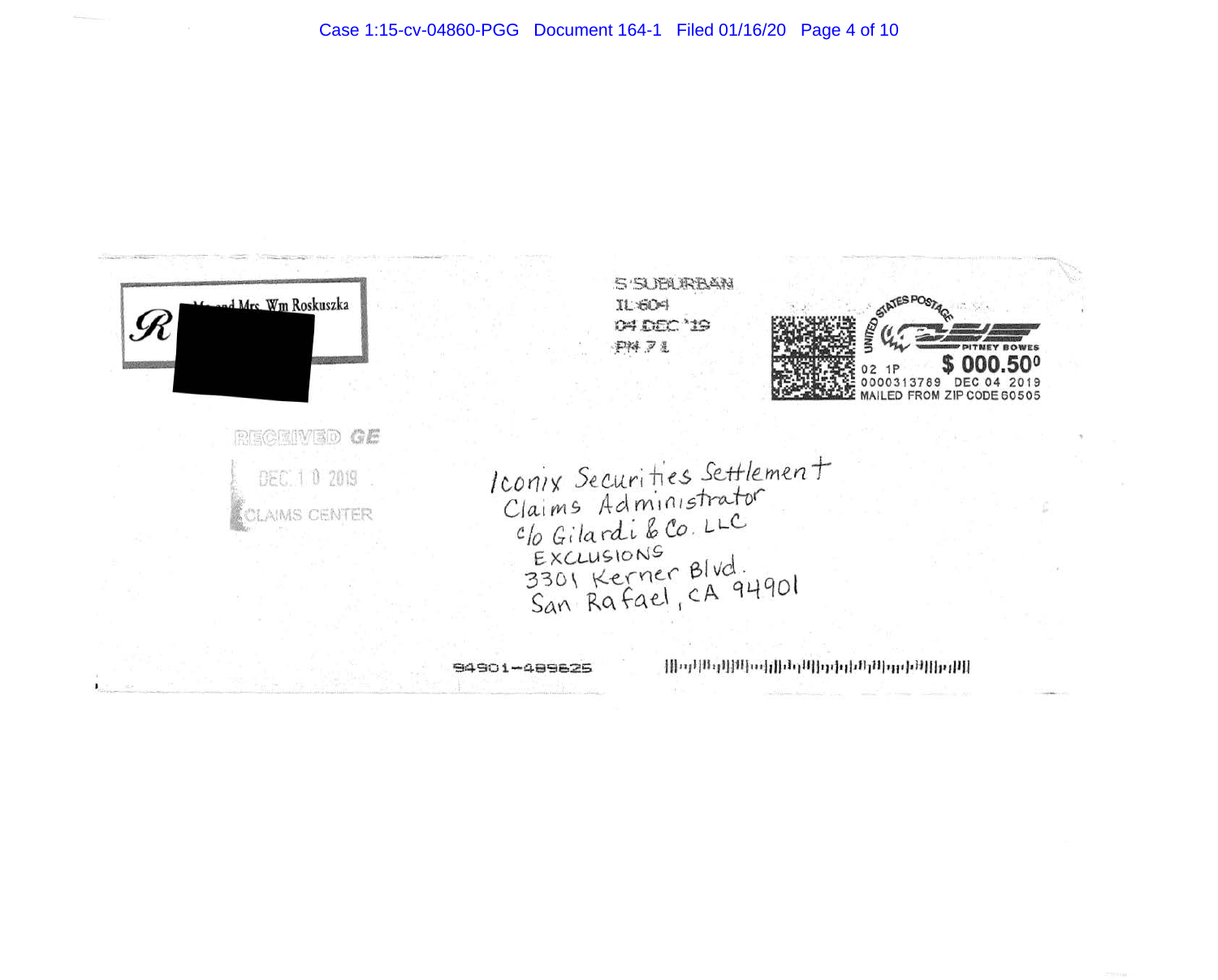| <b>THE BULLET RESERVED BY A SET OF A SET OF A SET OF A SET OF A SET OF A SET OF A SET OF A SET OF A SET OF A SET</b> |                      |
|----------------------------------------------------------------------------------------------------------------------|----------------------|
|                                                                                                                      | <b>RECEIWED PCY</b>  |
|                                                                                                                      | $\pm$ 0EC 3.0 2019.  |
|                                                                                                                      | <b>CLAIMS CENTEP</b> |

# **Exclusion Cover Page**

Case Name: Iconix Brand Group, Inc. Securities

Case Code: ICX

Exclusion Deadline: December 30, 2019 (Postmarked)

Name of Person Filing Exclusion: Fu Sheng Wu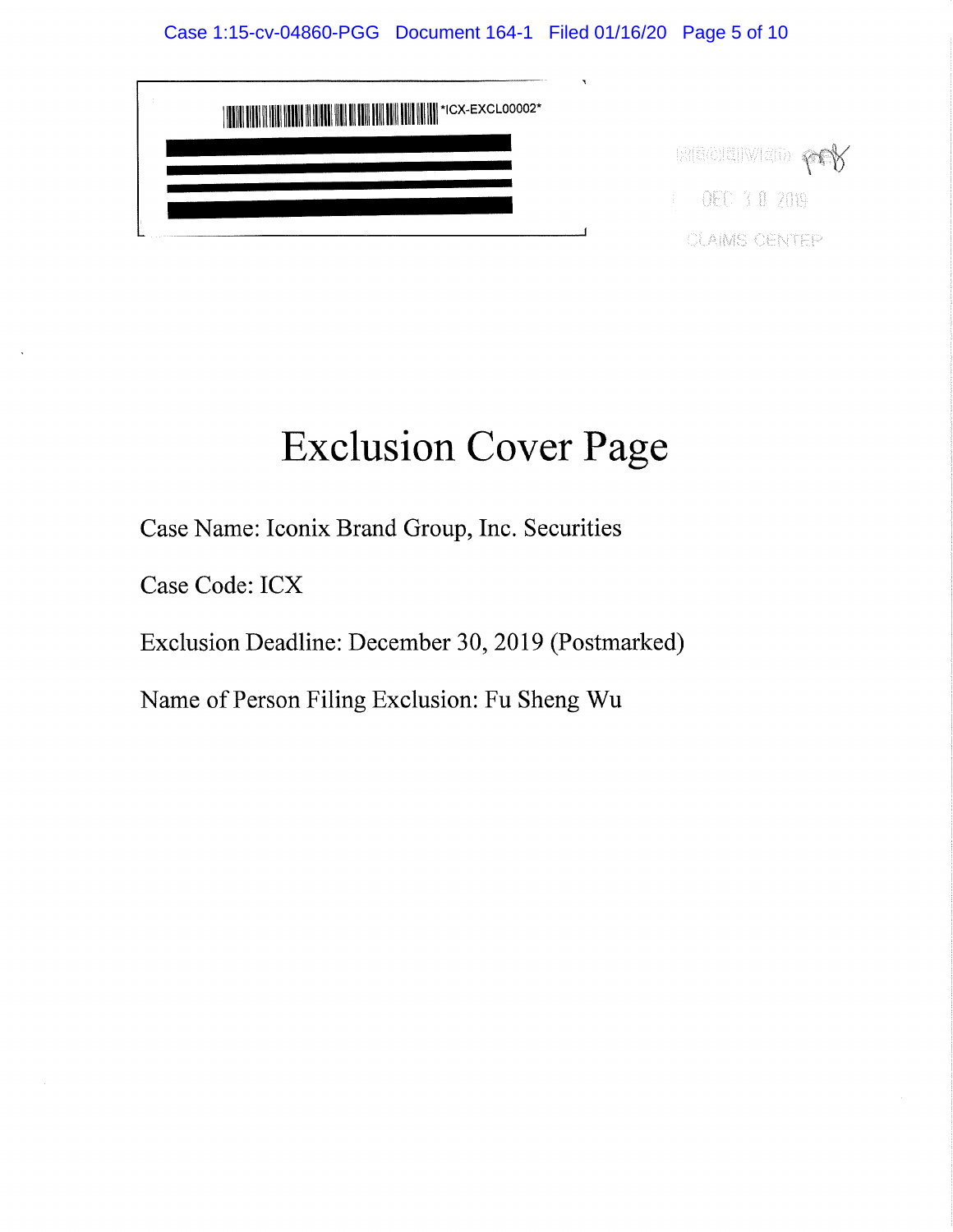### Case 1:15-cv-04860-PGG Document 164-1 Filed 01/16/20 Page 6 of 10

December 24, 2019 Iconix Securities Settlement Claims Administrator c/o Gilardi & Co. LLC **EXCLUSIONS**  3301 Kerner Blvd. San Rafael, CA 94901

### EXCLUDE MYSELF FROM THE ICONIX SECURITIES SETTLEMENT

I want to be excluded from the Class in the following Litigation: In re Iconix Brand Group, Inc., et al.,

**No. 1:15-cv-04860-PGG.** 

On April 20, 2015, I paid \$ 2610 for purchased 100 shares common stock lconix Brand Group Inc.

~ *~r;A/*  Fu Sheng Wu

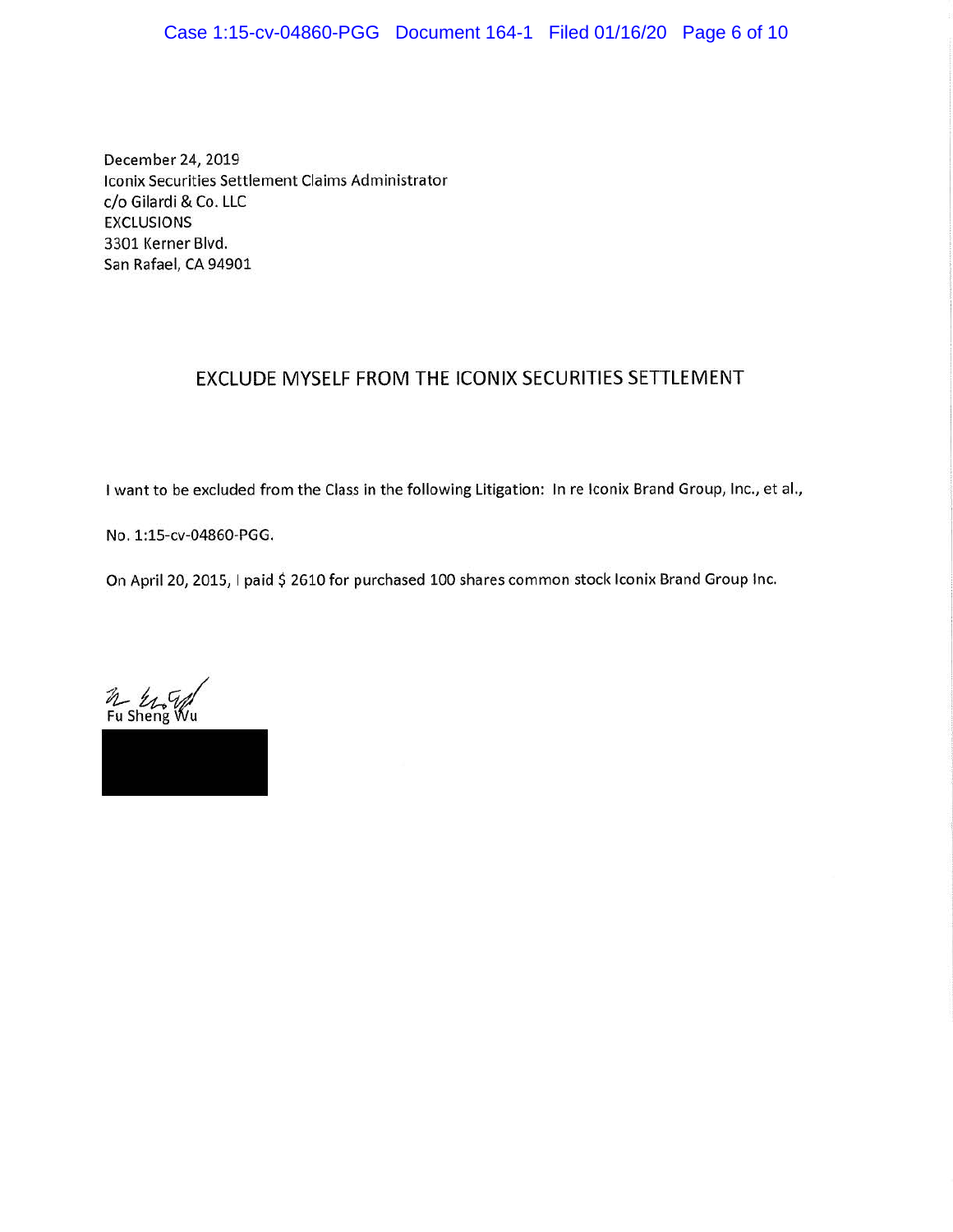Icanix Securites settlement Clains Administer<br>46 Gilardi & Co. LLC<br>4 X CLU SIUNS<br>3301 Kerner Blud.<br>5an Rafael, CA 94901 BOLETON MA (21 24 DEC 2019 FM 9 1 545054505 **をきる (日目)の目的) にっぽう** ULAINIS CENTER ENEL 10 2019  $J$ heng  $W<sub>4</sub>$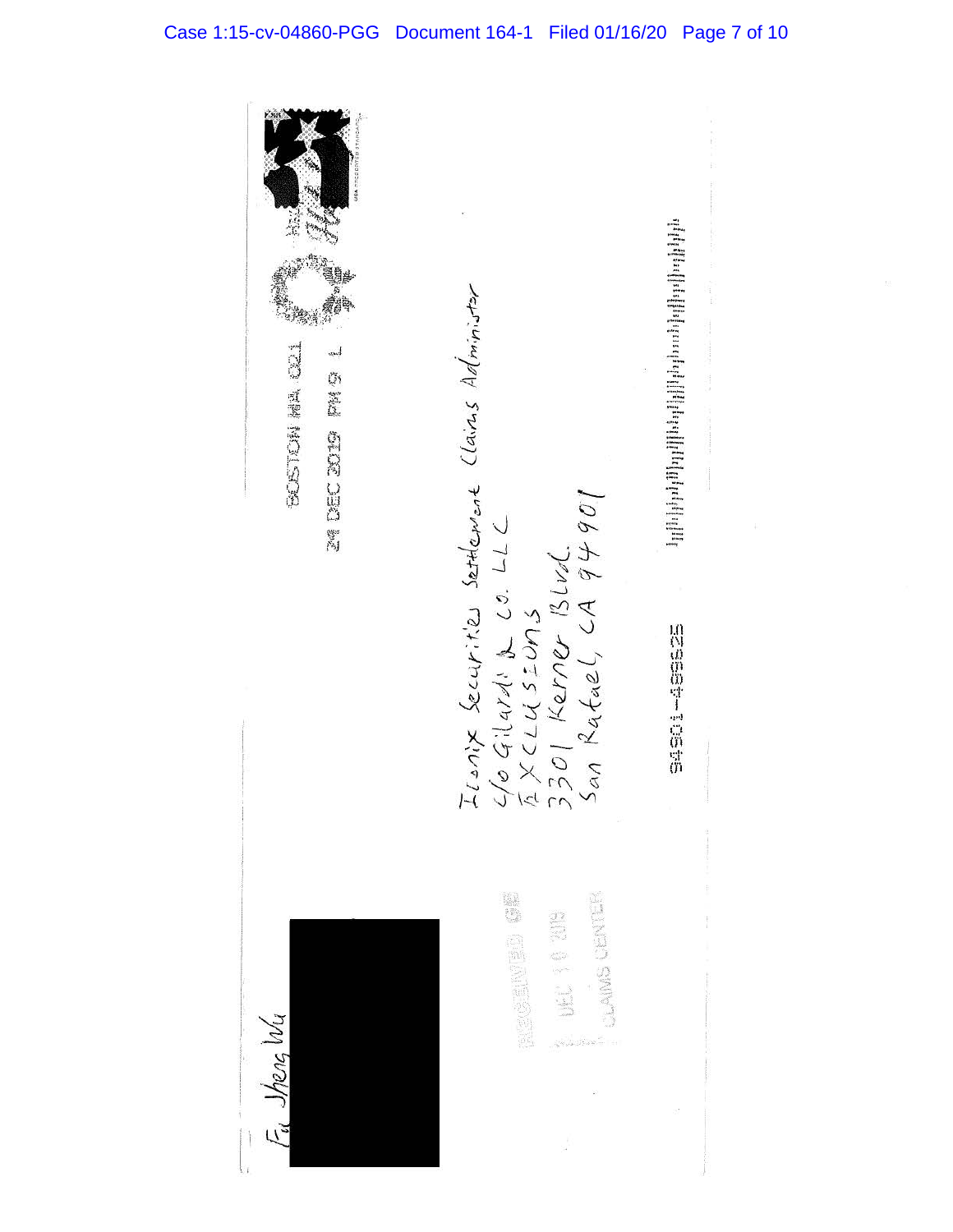### Case 1:15-cv-04860-PGG Document 164-1 Filed 01/16/20 Page 8 of 10



### **Exclusion Cover Page**

Case Name: Iconix Brand Group, Inc. Securities

Case Code: ICX

Exclusion Deadline: December 30, 2019 (Postmarked)

Name of Person Filing Exclusion: Seng Chye Tan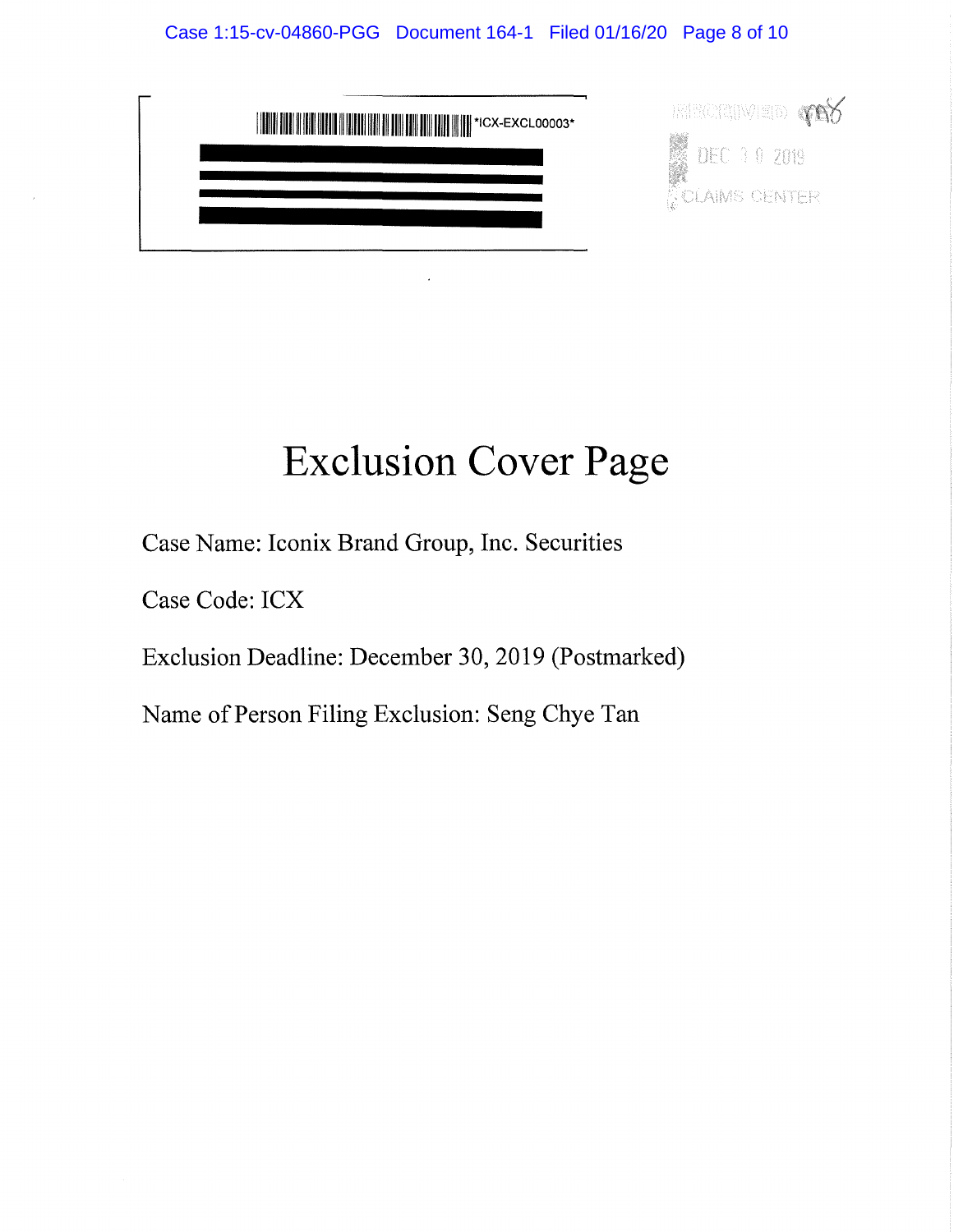Dec, 11, 2019

lconix Securities Settlement

Claims Administrator

c/o Gilardi & Co. LLC

EXCLUSIONS

3301 Kerner Blvd.

San Rafael, CA 94901

Dear Sir

### **Re : lconix Brand Group, Inc., et al., No. 1:15-cv-04860-PGG**

Please be informed that I would like to exclude myself from lconix Brand Group, Inc Settlement.

Name : Seng Chye, Tan

Address:

Contact No:

Thank you.

Regards

or

Seng Chye, Tan